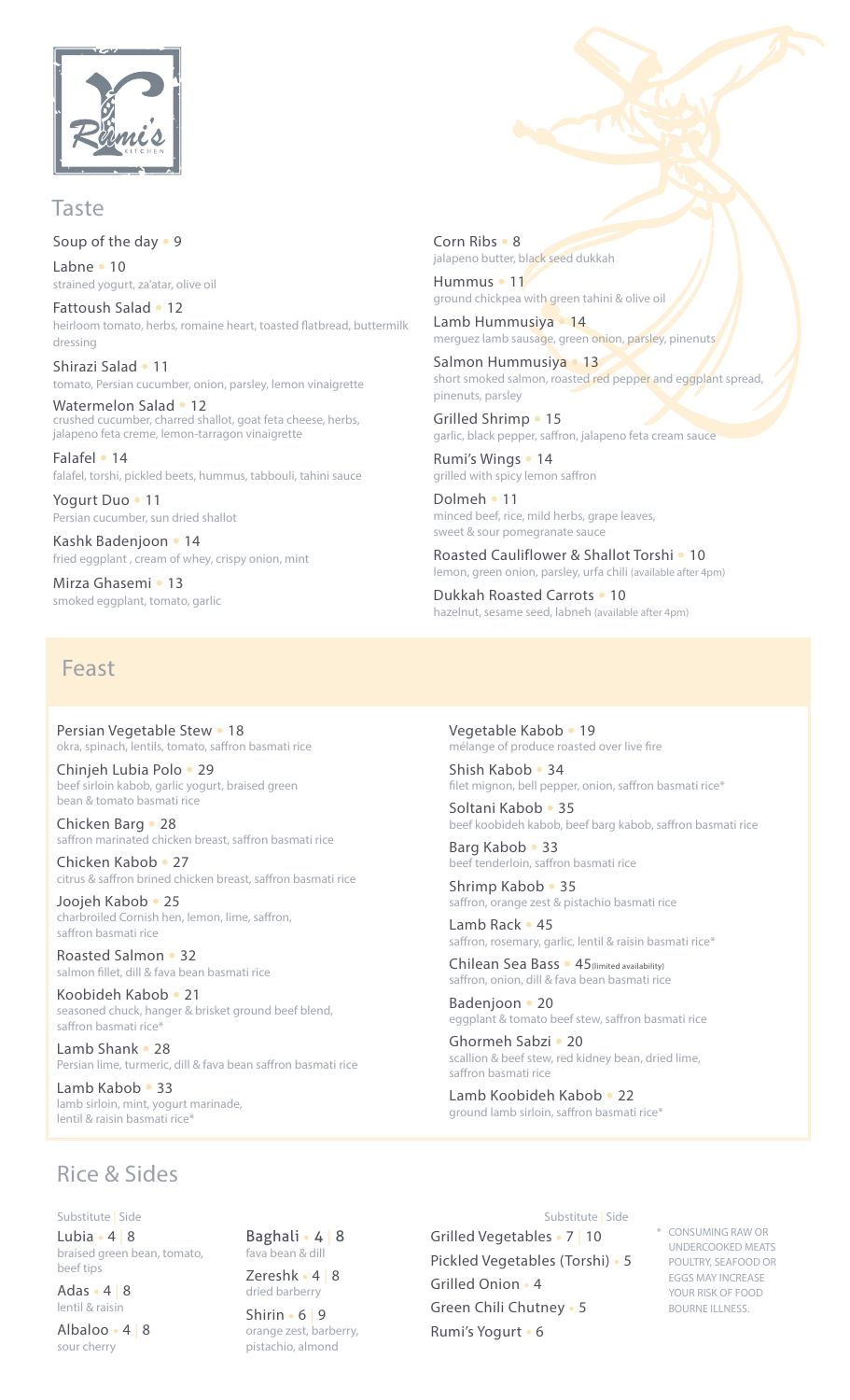

# Wine by the Glass

#### Sparkling

| Cremant de Loire: Charles Bove Cremant de Loire<br>NV Penedes, Spain        | 12 |
|-----------------------------------------------------------------------------|----|
| Brut Rose: Le Morette 'Cepage' Bardolino Chiaretto,<br>NV, Veneto, Italy    | 13 |
|                                                                             |    |
| Whites                                                                      |    |
| Verdicchio: Luccheti Verdicchio di Castelli di Jesi<br>2020, Marche, Italy  | 13 |
| Alvarinho: Nortico 2021, Minho Portugal                                     | 13 |
| Riesling: Leitz 'Dragonstone' 2020<br>Rheingau, Germany                     | 15 |
| Tiberio: Trebbiano d'Abruzzo 2020, Abruzzo, Italy                           | 16 |
| Gruner Veltiliner: Sohm & Kracher "Lion" 2020,<br>Niederosterreich, Austria | 16 |
| Chardonnay: Presqu'ile Winery 2019,<br>Santa Barbara County, California     | 17 |
| Chardonnay: Famille Gueguen Chablis, 2020<br>Burgundy, France               | 17 |
| Sauvignon Blanc: Domaine Gueneau Sancerre<br>2020, Loire Valley, France     | 20 |

#### Rose

Cinsault/Syrah/Cab: Massaya 2019, Bekaa Valley, Lebanon ,Valley Bekaa Valley, Lebanon ,Valley ,Valley ,Valley ,Valley ,Valley ,Valley ,Valley ,Va

#### Reds

| Cinsault/Syrah/Cab: Chateau Musar Jeune Rouge 2018<br>Bekaa Valley, Lebanon                   | 15 |
|-----------------------------------------------------------------------------------------------|----|
| Grenache/Syrah: Domaine Santa Duc 'Famille Gras'<br>Cotes du Rhone 2017, Rhone Valley, France | 13 |
| Tempranillo: Calma Crianza 2014, Rioja, Spain                                                 | 16 |
| Malbec: Puramun Reserva 2016,<br>Mendoza, Argentina                                           | 15 |
| Nebbiolo: Tenute Sella "Orbello Coste della<br>Sesia" Rosso 2018, Piedmont, Italy             | 18 |
| Carignan/Valdiguie: Lioco 'Indica Red' Blend 2019<br>Mendocino County, California             | 17 |
| Tuscan Blend: Ferro 'Pepita' Rosso di Toscano 2018,<br>Tuscany, Italy                         | 17 |
| Pinot Noir: Bloodroot 2019,<br>Sonoma County, Califonia                                       | 17 |
| Cabernet Sauvignon: Thistle & Thorn 2019<br>Napa Valley, California                           | 20 |

### Cocktails

Bandar Flower • 14 sparkling rose, rum, grapefruit, St. Germain

Tehran Mule • 12 saffron infused vodka, ginger beer, lime

Sharbat • 14 Gin Lane 1751 "Old Tom" Gin, rosewater, lemon, cherry

Persian Sunset • 13 Old Forrester bourbon, ginger beer, lime, fresh ginger, apricot jam

Spice Mist . 13 basil infused Wheatley vodka, lemon, jalapeño syrup

Glimpse of Paradise . 12 Rock Town grapefruit vodka, cardamom syrup, lemon, mint

Black Rose . 13 mezcal, Cointreau, zereshk (barberry), lemon, lemon tonic aquafaba, rose water

Gin Limu Amani • 14 persian dried lime infused Conniption gin, St Germain, Fever Tree tonic

Rumi's Old Fashioned . 12 1792 Small Batch bourbon, whiskey barrel bitters, lemon, orange, cherry

# Beer

Creature Comforts Bibo Pilsner • 8 Scofflaw Tropical Wheat • 8 Stella Artois Lager • 8 Creature Comforts Tropicalia IPA . 8

# Homemade Sodas

Passion Fruit • 3.5 Mango · 3.5 Peach • 3.5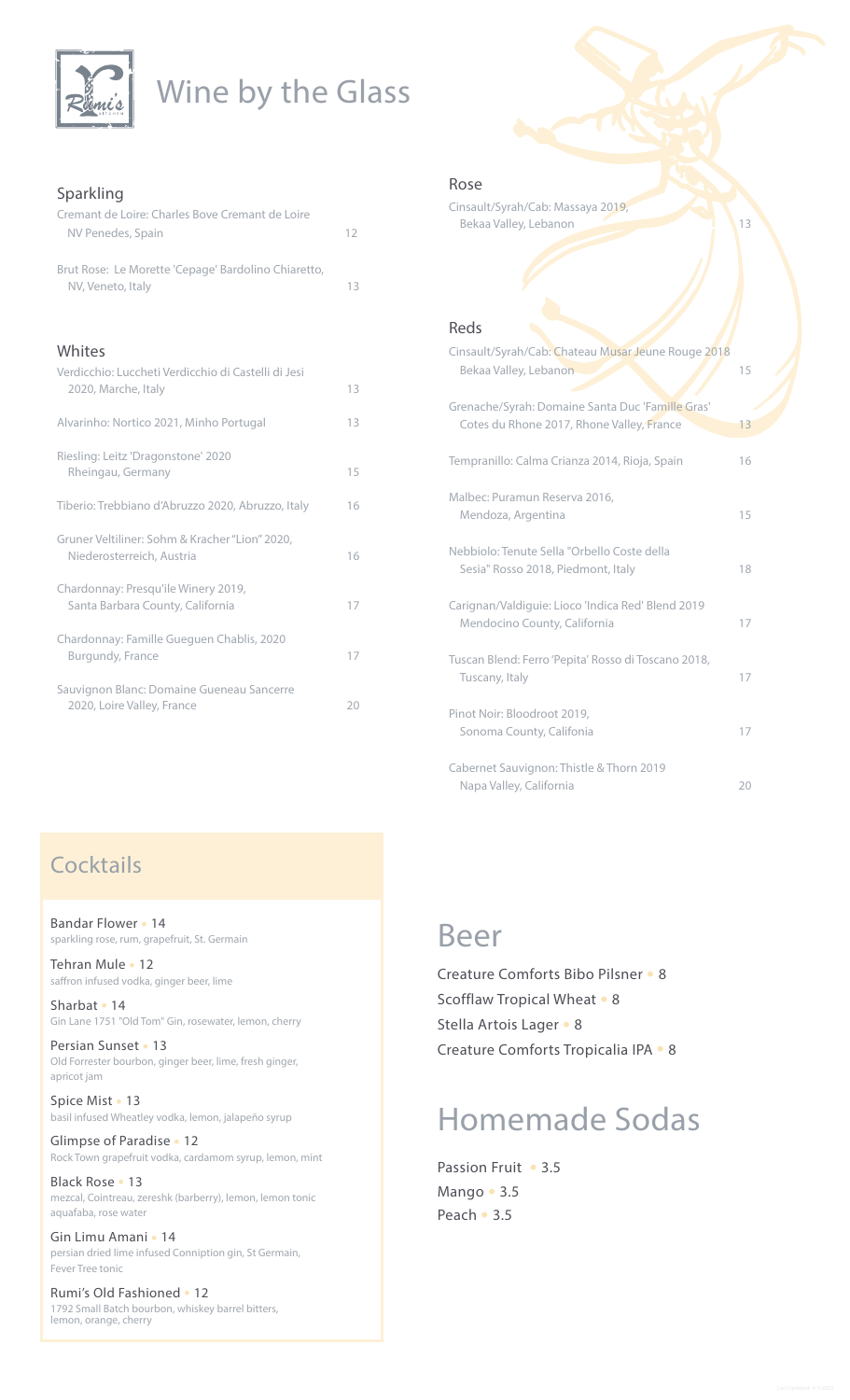

## **Red Wine**

| <b>United States</b><br>Oregon/Washington                                                     | Glass | <b>Bottle</b> |
|-----------------------------------------------------------------------------------------------|-------|---------------|
| Maysara "Cyrus" Pinot Noir 2014, Willamette<br>Valley, Oregon                                 |       | 75            |
| Patricia Green Cellars "Reserve" Pinot Noir 2020,<br>Williamette Valley, Oregon               |       | 95            |
| Alexana 'Revana Vineyard' Pinot Noir 2014,                                                    |       |               |
| Willamette Valley, Oregon<br>Cristom Estate Syrah 2017, Eola Amity Hills,                     |       | 110           |
| Willamette Valley, Oregon                                                                     |       | 125           |
| California                                                                                    |       |               |
| Iconic 'Testa Vineyard' Red Blend 2017,<br>Mendocino County, California                       |       | 62            |
| Lioco 'Indica Red' Red Blend 2019,<br>Mendocino County, California                            | 17    | 68            |
| Stolpman 'Combe' Trousseau 2019, Ballard                                                      |       | 64            |
| Canyon, California<br>Bloodroot Pinot Noir 2019,                                              |       |               |
| Sonoma County, California<br>Thistle & Thorn Cabernet Sauvignon 2019,                         | 17    | 68            |
| Napa Valley, California<br>Arnot-Roberts 'El Dorado' Gamay 2018, Sierra                       | 20    | 80            |
| Foothills, California                                                                         |       | 72            |
| J Dusi Zinfandel 2019, Paso Robles, California<br>Hill Family Estate Cabernet Sauvignon 2019, |       | 78            |
| Napa Valley, California<br>Daou Reserve Cabernet Sauvignon 2019,                              |       | 95            |
| Paso Robles, California<br>Æquitas Cabernet Sauvignon 2018,                                   |       | 100           |
| Napa Valley, California                                                                       |       | 110           |
| Caterwaul Cabernet Sauvignon 2019,<br>Napa Valley, California                                 |       | 115           |
| Raen 'Royal St. Robert' Pinot Noir 2018,<br>Sanoma Coast, California                          |       | 150           |
| Darioush Cabernet Franc 2018,<br>Napa Valley, California                                      |       | 155           |
| Richard G. Peterson Pinot Noir 2019,<br>Santa Lucia Highlands, California                     |       | 165           |
| DuMol Wester Reach Pinot Noir 2020,                                                           |       |               |
| Russian River Valley, California<br>Lail Vineyards 'Blueprint' Cabernet Sauvignon             |       | 170           |
| 2019, Napa Valley, California<br>Darioush Cabernet Sauvignon 2018,                            |       | 185           |
| Napa Valley, California<br>Pharaoh Moans Syrah 2014,                                          |       | 195           |
| Paso Robles, California                                                                       |       | 210           |
| Sea Smoke "Southing" Pinot Noir 2019,<br>Santa Rita Hills, California                         |       | 225           |
| Sea Smoke "Ten" Pinot Noir 2019,<br>Santa Rita Hills, California                              |       | 225           |
| Shafer "One Point Five" Cabernet Sauvignon<br>2019, Napa Valley, California                   |       | 250           |
| Altamura Cabernet Sauvignon 2018,                                                             |       |               |
| Napa Valley, California<br>Rivers-Marie 'Herb Lamb' Cabernet                                  |       | 265           |
| Sauvignon 2018, Napa Valley, California                                                       |       | 310           |
| <b>Middle East</b>                                                                            |       |               |
| Chateau Musar 'Jeune Rouge' 2019, Bekaa<br>Valley, Lebanon                                    | 15    | 60            |
| Dalton Estate Merlot 2018, Galilee, Israel<br>Reserve Amiq Cuvee 2018, Bekaa Valley, Lebanon  |       | 56<br>75      |
| Gv'aot 'Gofina' Pinot Noir 2018,<br>Shomron, Israel                                           |       | 150           |
| Chateau Musar Red 2000,                                                                       |       |               |
| Beka'a Valley, Lebanon<br>Chateau Musar Red 1998,                                             |       | 185           |
| Beka'a Valley, Lebanon                                                                        |       | 205           |

| Glass | <b>Bottle</b> |                                                                                             |       |               |
|-------|---------------|---------------------------------------------------------------------------------------------|-------|---------------|
|       |               | Italy                                                                                       | Glass | <b>Bottle</b> |
|       |               | Le Morette Bardolino Rosso 2020, Veneto, Italy                                              |       | 48            |
|       | 75            | Pala 'I Fiori' Cannonau 2019, Sardinia, Italy<br>Ferrero 'Pepita' Rosso di Toscano 2018,    |       | 55            |
|       |               | Tuscany, Italy                                                                              | 17    | 68            |
|       | 95            | Tenutae Sella Costa del le Sesia Rosso Orbello                                              |       |               |
|       | 110           | 2019, Piedmont, Italy                                                                       | 18    | 72            |
|       | 125           | I Custodi delle Vigne dell'Etna 'Pistus' Rosso                                              |       |               |
|       |               | 2017, Sicily, Italy                                                                         |       | 70            |
|       |               | C.O.S. Nero di Lupo 2020, Sicily, Italy<br>Tiberio 'Archivio' Montepulciano d'Abruzzo 2020, |       | 75            |
|       | 62            | Abruzzo, Italy                                                                              |       | 85            |
|       |               | Collazzi Toscana Rosso 2017, Tuscany, Italy                                                 |       | 85            |
| 17    | 68            | Luigi Giordano 'Asili' Barbaresco 2018,                                                     |       |               |
|       | 64            | Piedmont, Italy                                                                             |       | 90            |
|       |               | Caparzo Brunello di Montalcino 2016,                                                        |       |               |
| 17    | 68            | Tuscany, Italy                                                                              |       | 105           |
| 20    | 80            | Demarie Roero Riserva 2016, Piedmont, Italy<br>Cascina Adelaide Barolo 'Fossati' 2013,      |       | 120           |
|       |               | Piedmont, Italy                                                                             |       | 125           |
|       | 72<br>78      | Donatella Cinelli Colombini Brunello di Montalcino                                          |       |               |
|       |               | 2017, Tuscany, Italy                                                                        |       | 160           |
|       | 95            | Paolo Bea 'Pagliaro' Sagrantino 2016,                                                       |       |               |
|       | 100           | Montefalco, Italy                                                                           |       | 250           |
|       |               | Borgogno Barolo Cannubi 2008,<br>Piedmont, Italy                                            |       |               |
|       | 110           |                                                                                             |       | 285           |
|       | 115           | Spain & Portugal                                                                            |       |               |
|       |               | Calma Crianza Tempranillo 2014, Rioja, Spain                                                | 16    | 64            |
|       | 150           | Guimaro Mencia 2019, Ribeira Sacra, Spain                                                   |       | 68            |
|       | 155           | Morgado do Quintau 'Clarete' Red 2019,                                                      |       |               |
|       |               | Algarve, Portugal                                                                           |       | 72            |
|       | 165           | Bodegas la Horra 'Corimbo' Tempranillo 2015,<br>Ribera del Duero, Spain                     |       | 78            |
|       | 170           | Quinta da Saes Estagio Polongado Tinto 2015,                                                |       |               |
|       | 185           | Douro, Portugal                                                                             |       | 82            |
|       |               | Yllera Tempranillo 2005, Castilla y Leon, Spain                                             |       | 140           |
|       | 195           | <b>South America</b>                                                                        |       |               |
|       | 210           |                                                                                             |       |               |
|       |               | Puramun Malbec Reserva 2016,<br>Mendoza, Argentina                                          | 15    | 60            |
|       | 225           | Carigno del Maule Carignan 2016, Maule                                                      |       |               |
|       | 225           | Valley, Chile                                                                               |       | 65            |
|       |               | Domaine Bousquet 'Ameri' Malbec Blend 2018,                                                 |       |               |
|       | 250           | Tupengato, Mendoza, Argentina                                                               |       | 78            |
|       | 265           | Corazon del Sol 'Luminoso' Rhone Blend 2016,                                                |       |               |
|       | 310           | Mendoza, Argentina<br>Lamadrid 'Matilde' Malbec 2013,                                       |       | 88            |
|       |               | Mendoza, Argentina                                                                          |       | 149           |
|       |               |                                                                                             |       |               |
|       |               | France                                                                                      |       |               |
| 15    | 60<br>56      | Domaine Santa Duc 'Famille Gras' Cotes du                                                   |       |               |
|       | 75            | Rhone 2017, Rhone Valley, France                                                            | 13    | 52            |
|       |               | Chateau Gigognan 'Clos de Roi'                                                              |       |               |
|       | 150           | Chateauneuf-du-Pape 2016, Rhone Valley, France                                              |       | 90            |
|       | 185           | Paul Garaudet Volnay 2016, Burgundy France<br>Chateau Haut Segottes Grand Cru 2018,         |       | 110           |
|       | 205           | Bordeaux, France                                                                            |       | 130           |
|       |               | <b>Billard-Gonnet Les Pezerolles Pommard</b>                                                |       |               |
|       | 225           | 1er Cru 2014, Burgundy France                                                               |       | 185           |

# **Rumi's Private Reserve**

| Revana Estate Cabernet 2015, Napa Valley, California    | 275 |
|---------------------------------------------------------|-----|
| Trefethen "Halo" Cabernet 2015, Napa Valley, California | 320 |
| Kosta Browne "Gap's Crown" Pinot Noir 2019,             |     |
| Sonoma Coast, Calinfornia                               | 335 |
| Heitz Cellars "Martha's Vineyard" Cabernet 2014,        |     |
| Napa Valley, California                                 | 380 |
| Morlet Family Vineyards "Passionement"                  |     |
| Cabernet Sauvignon 2012, Napa, California               | 400 |
| Dominus Estate Cabernet Sauvignon 2016,                 |     |
| Napa Valley, California                                 | 415 |
| Darioush Darius II Cabernet Sauvignon 2014,             |     |
| Napa Valley, California                                 | 450 |
|                                                         |     |

225 Beka'a Valley, Lebanon ,Valley and Seka'a Valley, Lebanon ,Valley and Seka

Chateau Musar Red Blend 1997,

| Staglin Family Vineyards Estate Cabernet Sauvignon   |      |
|------------------------------------------------------|------|
| 2015, Rutherford, Napa Valley, California            | 510  |
| Opus One Red Blend 2017, Napa Valley, California     | 575  |
| Amuse Bouche Red Blend 2015, Napa Valley, California | 675  |
| Au Sommet Cabernet Sauvignon 2015, Atlas Peak,       |      |
| Napa Valley, California                              | 725  |
| Penfolds "Grange" Shiraz 2009, South Australia       | 1300 |
| Screaming Eagle "The Flight" Cabernet Sauvignon      |      |
| 2015, Napa Valley, California                        | 1550 |
| Screaming Eagle Cabernet Sauvignon 2018,             |      |
| Napa Valley, California                              | 3200 |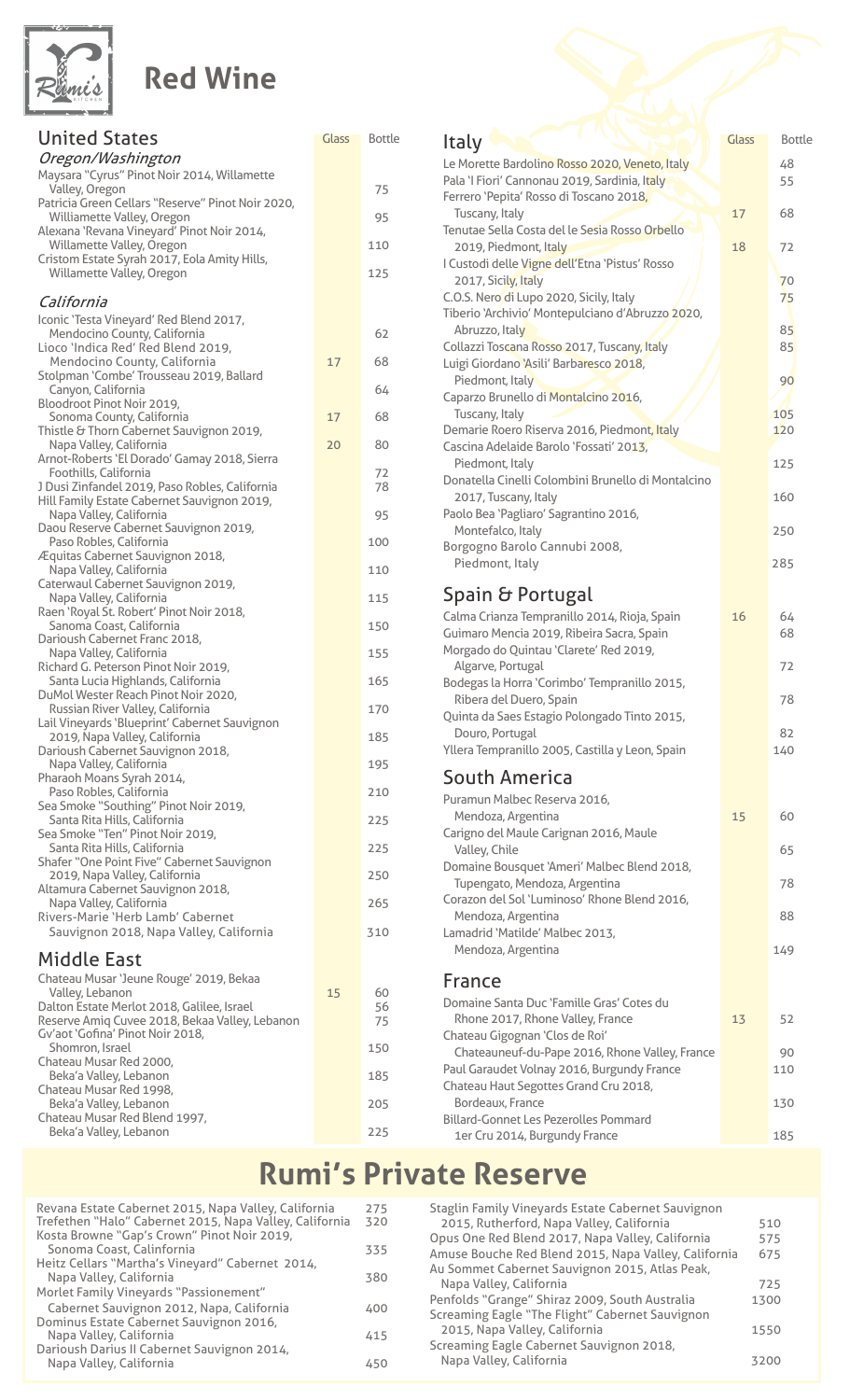

### **White Wine**

| Sparkling                                                                       | glass | bottle   |
|---------------------------------------------------------------------------------|-------|----------|
| Charles Bove Cremant de Loire NV,                                               |       |          |
| Loire Valley, France<br>Le Morette 'Cepage' Bardolino Chiaretto                 | 12    | 48       |
| Brut Rose NV, Veneto, Italy<br>Gouffier Extra Brut 2017, Burgundy, France       | 13    | 52<br>70 |
| Pierre Cellier Brut Rose NV,                                                    |       |          |
| Champagne, France<br>Barnaut Brut Blanc de Noirs Grand Cru NV,                  |       | 115      |
| Champagne, France<br>Jean-Marc Seleque Solessence                               |       | 120      |
| Blanc du Blanc NV Champagne, France<br>Billecart-Salmon Brut Rose NV,           |       | 125      |
| Champagne, France                                                               |       | 160      |
| Jacquesson Cuvee 743 Extra Brut,<br>Champagne, France                           |       | 165      |
| Gonnet-Medeville 1er Cru Rose NV,<br>Champagne, France                          |       | 175      |
| Saint-Chamant Cuvee de Chardonnay Brut                                          |       |          |
| 2008, Champagne, France<br><b>Billecart-Salmon Cuvee Nicolas Francois</b>       |       | 190      |
| 2002, Champagne, France                                                         |       | 349      |
| Spain & Portugal                                                                |       |          |
| Tilenus Godello 'Montesieros' 2018,                                             |       |          |
| Valdeorras, Spain<br>Nortico Alvarinho 2021, Minho, Portugal                    | 13    | 40<br>52 |
| Luis Seabra 'Xisto Illimitado' Branco 2020,<br>Douro, Portugal                  |       | 54       |
| Forjas del Salnes 'Leirana' Albarino 2020,                                      |       |          |
| Rias Baixas, Spain                                                              |       | 60       |
| Italy                                                                           |       |          |
| Lucchetti Verdicchio di Castelli di Jesi 2020,<br>Marche, Italy                 | 13    | 52       |
| Tiberio Pecorino 2020, Abruzzo, Italy                                           |       | 54       |
| St. Michael-Eppan "Lahn" Sauvignon Blanc,<br>2017, Alto Adige, Italy            |       | 57       |
| Tenutae Lageder 'Porer' Pinot Grigio 2019,<br>Alto Adige, Italy                 |       | 60       |
| Tiberio Trebbiano d'Abruzzo 2020,                                               |       |          |
| Abruzzo, Italy<br>Cantina Andrian 'Floreado' Sauvignon Blanc                    | 16    | 64       |
| 2021, Alto Adige, Italy<br>Claudio Vio Pigato 2019, Liguria, Italy              |       | 65<br>65 |
| Bruno Giacosa Roero Arneis 2019,                                                |       |          |
| Piedmont, Italy                                                                 |       | 75       |
| Germany & Eastern Europe                                                        |       |          |
| Skouras Moscolfilero 2019,<br>Peloponnese, Greece                               |       | 45       |
| Massaya Rose 2020, Bekaa Valley, Lebanon                                        | 13    | 52       |
| Mylonas Assyrtiko 2020, Attica, Greece<br>Vouni Panayia 'Alina' Xynisteri 2018, |       | 52       |
| Cyprus, Greece<br>Leitz 'Dragonstone' Riesling 2020, Rheingau,                  |       | 54       |
| Germany                                                                         | 15    | 60       |
| Vino Gross Haloze Blanc 2018, Stajerska,<br>Slovenia                            |       | 56       |
| Sohm & Kracher Gruner Veltliner "Lion" 2020,<br>Niederosterreich, Austria       | 16    | 64       |
| A.J. Adam "In der Sangerei" Feinherb                                            |       | 85       |
| Riesling 2014, Germany<br>Domaine Sigalas Assyrtiko 2020, Santorini,            |       |          |

<u>Greece</u> and Service and Service and Service and Service and Service and Service and Service and Service and Se

#### **United States** Lieu-Dit Melon 2019, Santa Maria Valley, California 48 Alexana 'Terroir Series' Pinot Gris 2019, Willamette Valley, Oregon **1999** Millamette Valley, Oregon **1999** Millamete Valley, Oregon 1999 Millameter 1999 Presqu'ile Winery Chardonnay 2020, Santa Barbara County, California 17 17 68 Eyrie Vineyards Chasselas Dore 2019, Dundee Hills, Oregon Marine Maria 1999 Ovum 'Base Line' Riesling 2018, Oregon / Allen Base 'O' Korbin Kameron Sauvignon Blanc 2019, Moon Mountain, District, Sonoma, California 1986 1997 Latta 'Lawrence Vineyard' Roussane 2018, **Royal Slope, Washington 60 Mars 20 Mars 20 Mars 20 Mars 20 Mars 20 Mars 20 Mars 20 Mars 20 Mars 20 Mars 20 Mars 20 Mars 20 Mars 20 Mars 20 Mars 20 Mars 20 Mars 20 Mars 20 Mars 20 Mars 20 Mars 20 Mars 20 Mars 20 Mars 20 Ma** Daou Reserve Chardonnay 2019, Paso Robles, California (1985) 1985 Darioush Viognier 2018, Napa Valley, California 105 Hudson Vineyards Chardonnay 2018, Napa Valley, California (150) (150) 150 Aubert 'Larry Hyde & Sons' Chardonnay 2019, Carneros, California (180) 180 Morlet Family Vineyards "Ma Douce" Chardonnay 2015, Sonoma, California 195 France Villeneuve Samur Blanc 2019, Loire Valley, France 48 Famille Gueguen Chablis 2020, Burgundy, France **17 68** Gilebert Picq & ses Fils Chablis 2019, **Example 19 France** 6 France 6 France 6 France 6 France 6 France 6 France 6 France 6 France 6 France 6 France 6 France 6 France 6 France 6 France 6 France 6 France 6 France 6 France 6 France 6 France 6 France 6 France 6 Fr Domaine Gueneau Sancerre 2020, Loire Valley, France **1988** 21 82 Buisson-Charles Bourgogne Aligote 2019, Burgundy, France 61, 1990 and 1990 Ladoucette Comte Lafonde Sancerre 2019, **Loire Valley, France Contract Contract Contract Contract Contract Contract Contract Contract Contract Contract Contract Contract Contract Contract Contract Contract Contract Contract Contract Contract Contract Contract** Marcel Servin Chablis 'Montee de Tonnerre' 108 The Cru 2019, Burgundy, France Morey-Coffinet St. Aubin 1er Cru Les Frionnes 2018, Burgundy, France and European and European and European and European and European and European and Europe Francois Carillon Puligny-Montrachet 2017, Burgundy, France **175** Maison Morey-Coffinet Puligny Montrachet, 195 France ,Burgundy, France ,Burgundy, Trezin' 2019,Burgundy, France Montrachet Villages 2016, Burgundy, France 200 Domaine Michel Niellon, Chassagne-Bernard Moreau Chassagne-Montrachet 1er Cru Maltoire 2018, Burgundy, France **Maltoire 2018, Australian Edge** Domaine Morey-Coffinet Chassagne-Montrachet 1er Cru 'En Remilly' 2019, Burgundy, France 375 glass bottle

### **Ports & Dessert Wines**

Blandy's Malmsey 5 yr. • 10 Hopler, Beerenauslese NV · 12 Santa Eufemia 10 yr. • 14 Quinta do Portal 20 yr. Tawny . 18 Far Niente Dolce, Napa Valley '13 . 18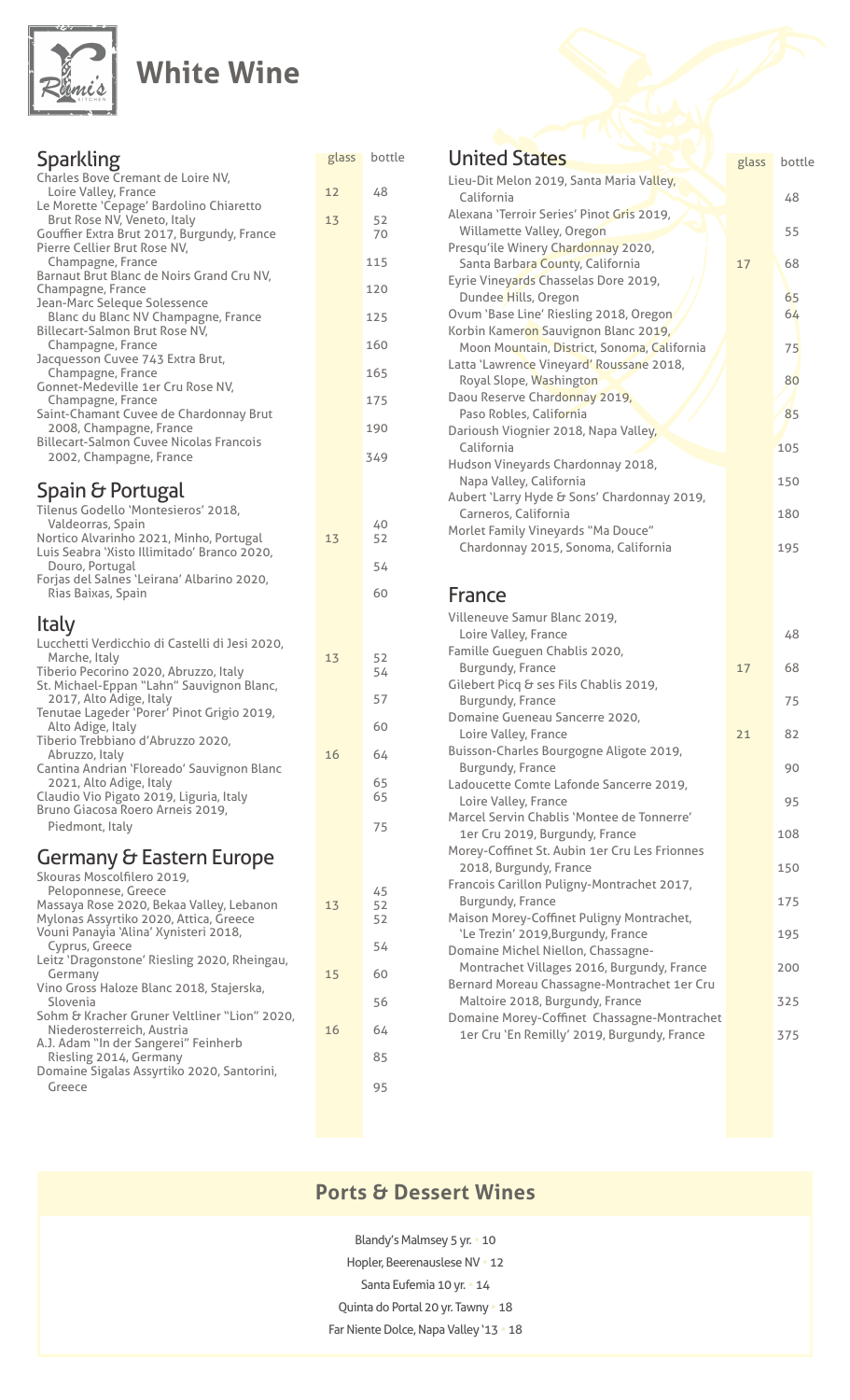

## **Desserts**

#### **Darjeeling Creme Brulee • 10**

darjeeling tea, cardamom, caramelized sugar

#### **White Chocolate Cardamom Cake . 10**

tarragon strawberry sauce, sarshir *ice cream* 

#### **Chocolate Hazelnut Torte 10**

flourless chocolate cake, pastry cream & toasted hazelnuts

#### 10 **•** Baklava

layers of thin pastry, toasted pistachio, *cream ice cardamom*

#### Persian Ice Cream Sandwich . 10

vanilla based ice cream with saffron, rose water & pistachios, sandwiched between two crisp vanilla wafers

**Ice Cream & Sorbets • 9** cardamom, persian, clotted cream, faloude sorbet

### **Ports & Dessert Wines**

Blandy's Malmsey 5 yr. • 10 Hopler, Beerenauslese NV · 12 Santa Eufemia 10yr · 14 Quinta do Portal 20 yr. Tawny . 18

**Donnafugata Ben Rye Passito 18** 

### **Tea & Coffee**

**Persian Tea • 2.95 Drip Coffee** 2.75